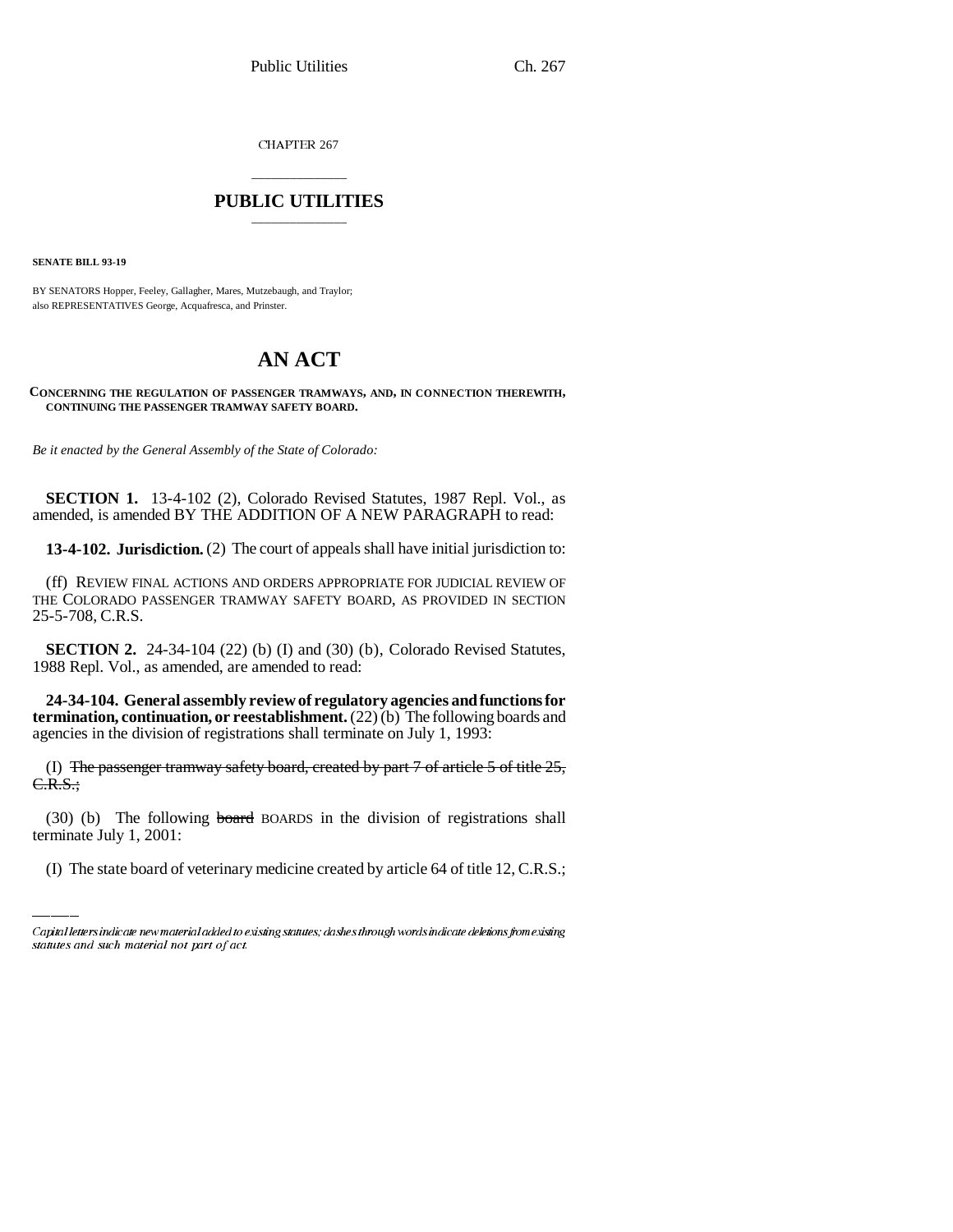(II) THE PASSENGER TRAMWAY SAFETY BOARD, CREATED BY PART 7 OF ARTICLE 5 OF TITLE 25, C.R.S.

**SECTION 3.** 25-5-701, Colorado Revised Statutes, 1989 Repl. Vol., is amended to read:

**25-5-701. Legislative declaration.** In order to assist in safeguarding life, health, property, and the welfare of this state, it is the policy of the state of Colorado to establish a board empowered to prevent unnecessary mechanical hazards in the operation of ski tows, lifts, and PASSENGER tramways and to assure that reasonable design and construction are used for, that accepted safety devices and sufficient personnel are provided for, and that periodic inspections and adjustments are made which are deemed essential to the safe operation of, ski tows, ski lifts, and passenger tramways.

**SECTION 4.** 25-5-702 (1), (3), and (4), Colorado Revised Statutes, 1989 Repl. Vol., are amended, and the said 25-5-702 is further amended BY THE ADDITION OF THE FOLLOWING NEW SUBSECTIONS, to read:

**25-5-702. Definitions.** As used in this part 7, unless the context otherwise requires:

(1) "Administrator" means the executive director of the department of regulatory agencies. "AREA OPERATOR" MEANS A PERSON WHO OWNS, MANAGES, OR DIRECTS THE OPERATION AND MAINTENANCE OF A PASSENGER TRAMWAY. "AREA OPERATOR" MAY APPLY TO THE STATE OR ANY POLITICAL SUBDIVISION OR INSTRUMENTALITY THEREOF.

(1.7) "COMMERCIAL RECREATIONAL AREA" MEANS AN ENTITY USING PASSENGER TRAMWAYS TO PROVIDE RECREATIONAL OPPORTUNITIES TO THE PUBLIC FOR A FEE.

(3) "Operator" means a person who owns, manages, or directs the operation of a passenger tramway. "Operator" may apply to the state or any political subdivision or instrumentality thereof. "LICENSE" MEANS THE FORMAL, LEGAL, WRITTEN PERMISSION OF THE BOARD TO OPERATE A PASSENGER TRAMWAY.

(4) "Passenger tramway" means a device used to transport passengers uphill on skis, or in cars on tracks, or suspended in the air by the use of steel cables, chains, or belts, or by ropes, and usually supported by trestles or towers with one or more spans. "Passenger tramway" includes, BUT IS NOT LIMITED TO, the following devices:

(a) Two-car aerial passenger tramway, a device used to transport passengers in two open or enclosed cars attached to, and suspended from, a moving wire rope or attached to a moving wire rope and supported on a standing wire rope, or similar devices; FIXED-GRIP LIFTS. "FIXED-GRIP LIFT" MEANS AN AERIAL LIFT ON WHICH CARRIERS REMAIN ATTACHED TO A HAUL ROPE. THE TRAMWAY SYSTEM MAY BE EITHER CONTINUOUSLY OR INTERMITTENTLY CIRCULATING, AND MAY BE EITHER MONOCABLE OR BICABLE.

(b) Multi-car aerial passenger tramway, a device used to transport passengers in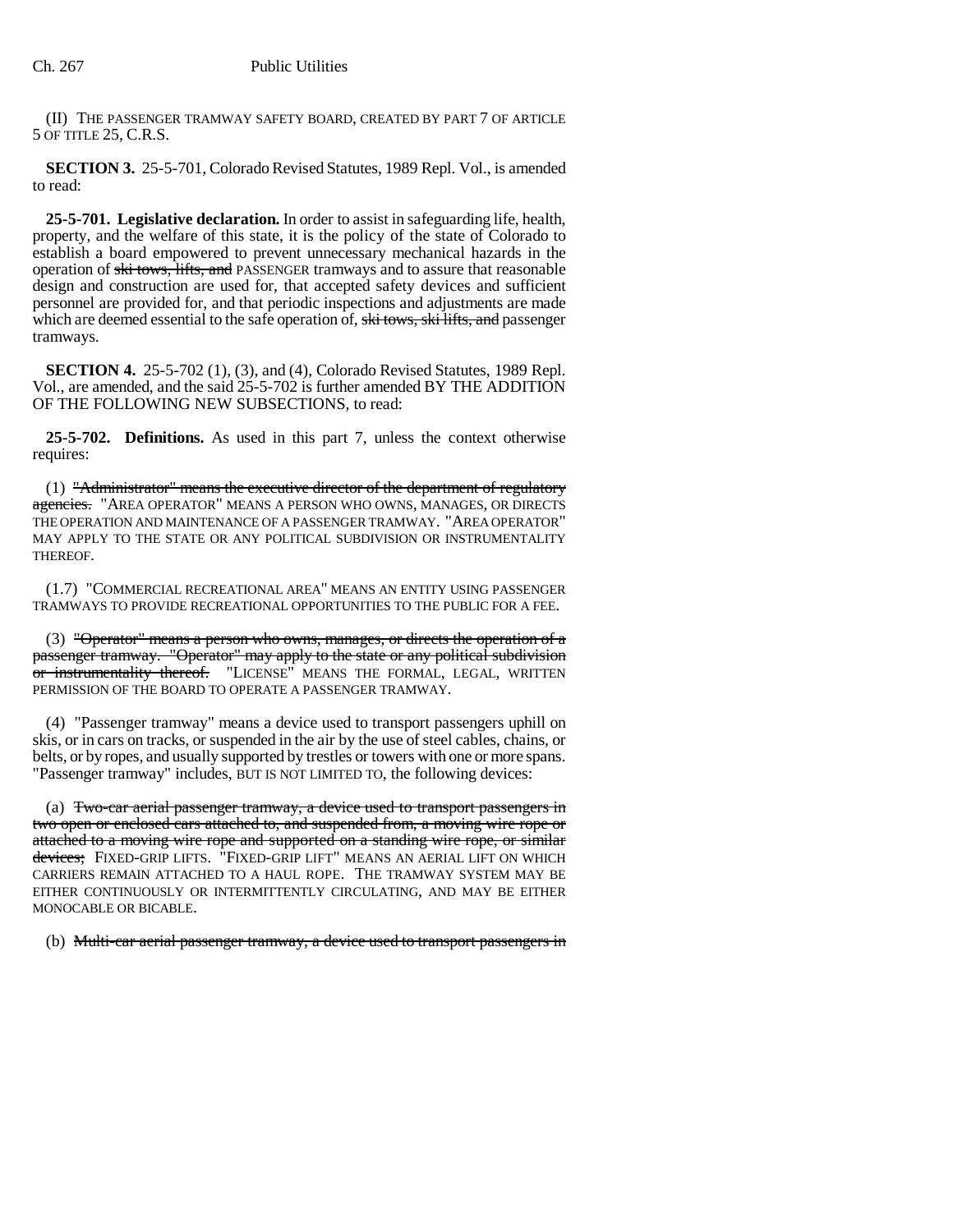Public Utilities Ch. 267

several open or enclosed cars attached to, and suspended from, a moving wire rope or attached to a moving wire rope and supported on a standing wire rope, or similar devices; DETACHABLE-GRIP LIFTS. "DETACHABLE-LIFT GRIP" MEANS AN AERIAL LIFT ON WHICH CARRIERS ALTERNATELY ATTACH TO AND DETACH FROM A MOVING HAUL ROPE. THE TRAMWAY SYSTEM MAY BE MONOCABLE OR BICABLE.

(c) FUNICULARS. "Funicular" MEANS a device in which a passenger car running on steel or wooden tracks is attached to and pulled PROPELLED by a steel cable, or AND ANY similar devices.

(d) CHAIR LIFTS. "Chair lift" MEANS a type of transportation on which passengers are carried on chairs suspended in the air and attached to a moving cable, chain, or link belt supported by trestles or towers with one or more spans,  $\sigma$  AND ANY similar devices.

(e) SURFACELIFTS. "SURFACELIFT" MEANS A J-bar, T-bar, or platter pull so-called and ANY similar types of devices or means of transportation which pull skiers riding on skis by means of an attachment to a main overhead cable supported by trestles or towers with one or more spans.

(f) ROPE TOWS. "Rope tow" MEANS a type of transportation which pulls the skier riding on skis as the skier grasps the rope manually,  $\sigma$  and  $\sigma$  ANY similar devices.

(g) PORTABLE AERIAL TRAMWAY DEVICES. "PORTABLE AERIAL TRAMWAY DEVICE" MEANS ANY DEVICE DESIGNED FOR TEMPORARY USE AND OPERATION, WITHOUT PERMANENT FOUNDATIONS, IN CHANGING OR VARIABLE LOCATIONS, WITH A CAPACITY OF LESS THAN FIVE PERSONS, WHICH TRANSPORTS EQUIPMENT OR PERSONNEL, AND IS NOT USED OR INTENDED TO BE USED BY THE GENERAL PUBLIC.

(h) PORTABLE TRAMWAY DEVICES. "PORTABLE TRAMWAY DEVICE" MEANS ANY DEVICE DESIGNED TO BE USED AND OPERATED AS A ROPE TOW OR SURFACE LIFT WITHOUT PERMANENT FOUNDATIONS AND INTENDED FOR TEMPORARY USE IN CHANGING OR VARIABLE LOCATIONS, WHEN USED WITHIN THE BOUNDARY OF A RECOGNIZED SKI AREA.

(i) PRIVATE RESIDENCE TRAMWAYS. "PRIVATE RESIDENCE TRAMWAY" MEANS A DEVICE INSTALLED AT A PRIVATE RESIDENCE OR INSTALLED IN MULTIPLE DWELLINGS AS A MEANS OF ACCESS TO A PRIVATE RESIDENCE IN SUCH MULTIPLE DWELLING BUILDINGS, SO LONG AS THE TRAMWAY IS SO INSTALLED THAT IT IS NOT ACCESSIBLE TO THE GENERAL PUBLIC OR TO OTHER OCCUPANTS OF THE BUILDING.

(j) REVERSIBLE AERIAL TRAMWAYS. "REVERSIBLE AERIAL TRAMWAY" MEANS A DEVICE ON WHICH PASSENGERS ARE TRANSPORTED IN CABLE-SUPPORTED CARRIERS AND ARE NOT IN CONTACT WITH THE GROUND OR SNOW SURFACE, AND IN WHICH THE CARRIERS RECIPROCATE BETWEEN TERMINALS.

(4.5) "PROGRAM ADMINISTRATOR" MEANS THE PERSON WHO MANAGES THE BOARD'S OFFICES ON A DAY-TO-DAY BASIS AND WORKS WITH THE SUPERVISORY TRAMWAY ENGINEER AND THE BOARD IN IMPLEMENTING THE POLICIES, DECISIONS, AND ORDERS OF THE BOARD.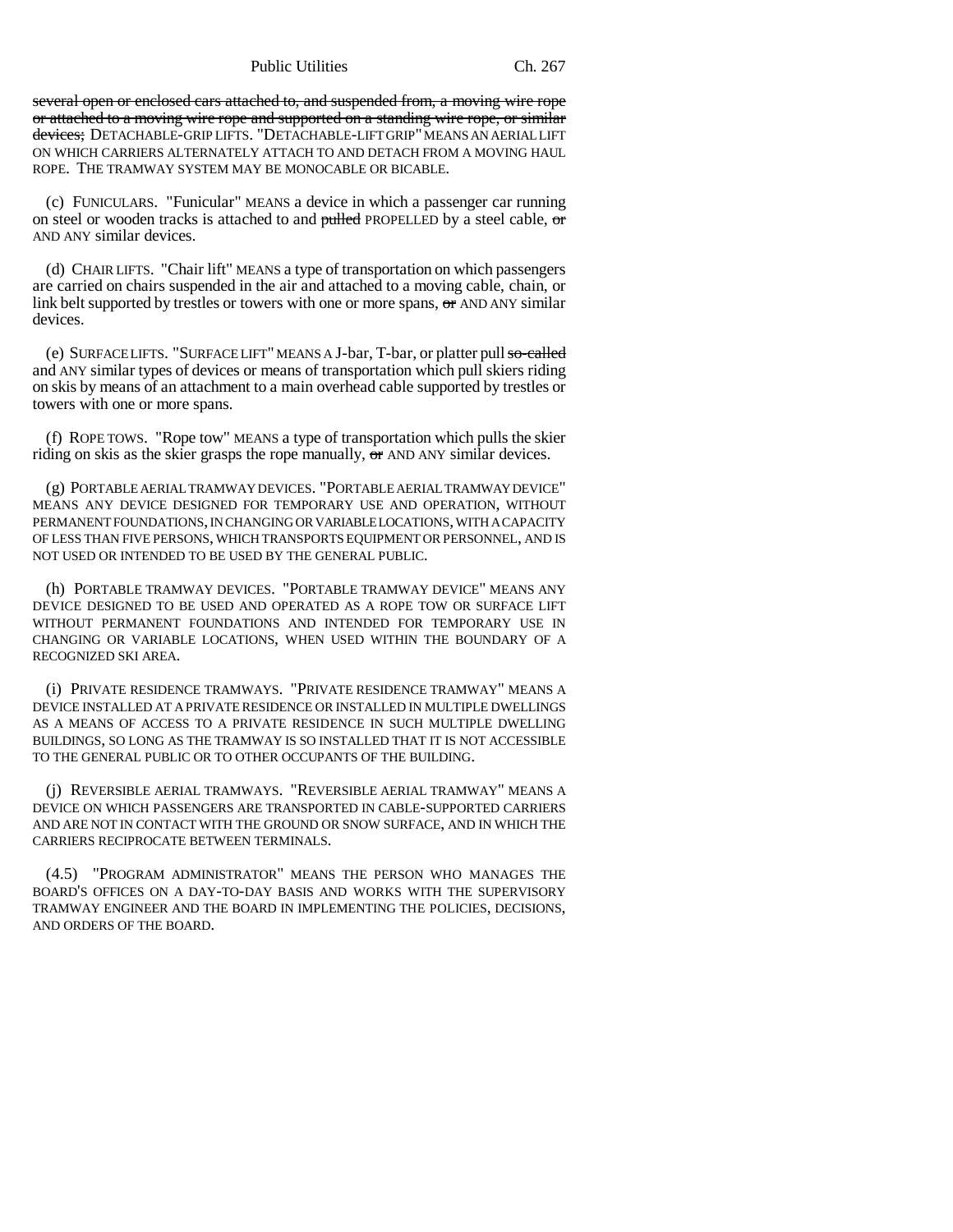(6) "STAFF" MEANS THE PROGRAM ADMINISTRATOR, THE SUPERVISORY TRAMWAY ENGINEER, AND THEIR CLERICAL STAFF.

(7) "SUPERVISORY TRAMWAY ENGINEER" MEANS THE TRAMWAY ENGINEER WHO WORKS WITH THE PROGRAM ADMINISTRATOR AND THE BOARD IN IMPLEMENTING THE POLICIES, DECISIONS, AND ORDERS OF THE BOARD.

**SECTION 5.** 25-5-703, Colorado Revised Statutes, 1989 Repl. Vol., is amended to read:

**25-5-703. Passenger tramway safety board - composition - termination.** (1) There is hereby created a passenger tramway safety board of six appointive members and one member designated by the United States forest service. The appointive members shall be appointed by the governor from persons representing the following interests: Two members to represent the industry OR AREA OPERATORS; two members to represent the public at large; and two members familiar with or experienced in the tramway industry who may represent the passenger tramway manufacturing or design industry. No person shall be so appointed or designated except those who, by reason of knowledge or experience, shall be deemed to be qualified. Such knowledge or experience shall be either from active involvement in the design, manufacture, or operation of passenger tramways or as a result of extensive involvement in related activities. The governor, in making such appointments, shall consider recommendations made to him by the membership of the particular interest from which the appointments are to be made.

(2) EACH OF THE APPOINTED MEMBERS SHALL BE APPOINTED FOR A TERM OF FOUR YEARS AND UNTIL A SUCCESSOR IS APPOINTED AND QUALIFIED AND NO BOARD MEMBER SHALL SERVE MORE THAN TWO CONSECUTIVE FOUR-YEAR TERMS. A FORMER BOARD MEMBER MAY BE REAPPOINTED TO THE BOARD AFTER HAVING VACATED THE BOARD FOR ONE FOUR-YEAR TERM. VACANCIES ON THE BOARD, FOR EITHER AN UNEXPIRED TERM OR FOR A NEW TERM, SHALL BE FILLED THROUGH PROMPT APPOINTMENT BY THE GOVERNOR. THE MEMBER OF THE BOARD DESIGNATED BY THE UNITED STATES FOREST SERVICE SHALL SERVE FOR SUCH PERIOD AS SUCH FEDERAL AGENCY SHALL DETERMINE AND SHALL SERVE WITHOUT COMPENSATION OR REIMBURSEMENT OF EXPENSES.

(3) THE GOVERNOR MAY REMOVE ANY MEMBER OF THE BOARD FOR MISCONDUCT, INCOMPETENCE, OR NEGLECT OF DUTY.

(4) BOARD MEMBERS APPOINTED BY THE GOVERNOR SHALL HAVE BEEN RESIDENTS OF THIS STATE FOR AT LEAST THREE YEARS.

(5) NO MEMBER OF THE BOARD WHO HAS ANY FORM OF CONFLICT OF INTEREST OR THE POTENTIAL THEREOF SHALL PARTICIPATE IN CONSIDERATION OF THE DELIBERATIONS ON MATTERS TO WHICH SUCH CONFLICT MAY RELATE; SUCH CONFLICTS MAY INCLUDE, BUT ARE NOT LIMITED TO, A MEMBER OF THE BOARD HAVING ACTED IN ANY CONSULTING RELATIONSHIP OR BEING DIRECTLY OR INDIRECTLY INVOLVED IN THE OPERATION OF THE TRAMWAY IN QUESTION.

(6) A MAJORITY OF THE BOARD SHALL CONSTITUTE A QUORUM. WHEN NECESSARY, THE BOARD MAY CONDUCT BUSINESS TELEPHONICALLY DURING A PUBLIC MEETING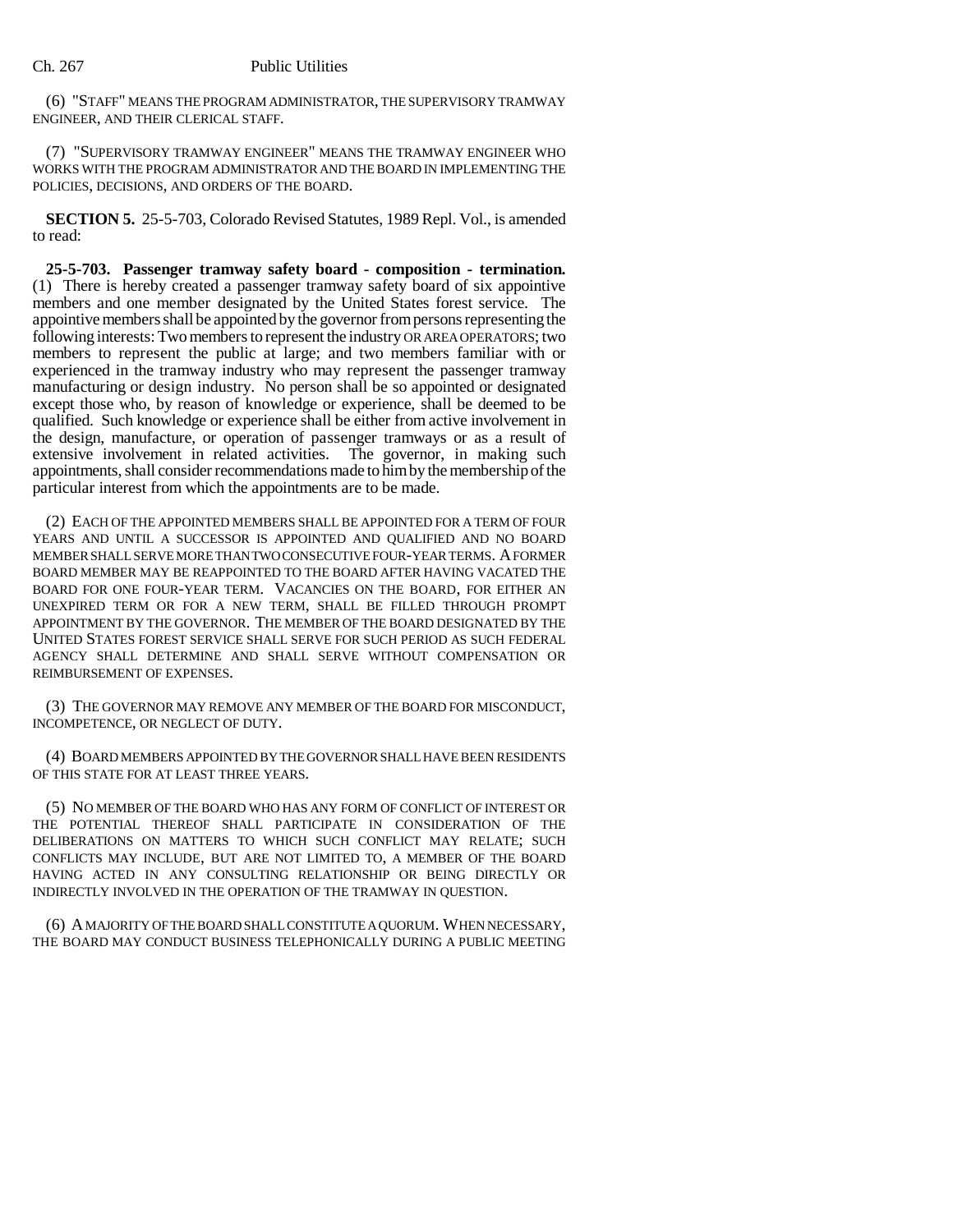FOR PURPOSES OF OBTAINING A QUORUM, FACILITATING THE PARTICIPATION OF MEMBERS IN REMOTE LOCATIONS, OR BOTH.

(7) THE PROVISIONS OF SECTION 24-34-104, C.R.S., CONCERNING THE TERMINATION SCHEDULE FOR REGULATORY BODIES OF THE STATE UNLESS EXTENDED AS PROVIDED IN THAT SECTION, ARE APPLICABLE TO THE PASSENGER TRAMWAY SAFETY BOARD CREATED BY THIS SECTION.

**SECTION 6.** 25-5-703.5, Colorado Revised Statutes, 1989 Repl. Vol., as amended, is repealed as follows:

**25-5-703.5. Board subject to termination - repeal of article.** (1) The provisions of section 24-34-104, C.R.S., concerning the termination schedule for regulatory bodies of the state unless extended as provided in that section, are applicable to the passenger tramway safety board created by section 25-5-703.

(2) This article is repealed, effective July 1, 1993.

**SECTION 7.** 25-5-704, Colorado Revised Statutes, 1989 Repl. Vol., is amended to read:

**25-5-704. Powers and duties of the board.** Each of the appointed members shall be appointed for a term of four years and until his successor is appointed and qualified; except that the additional member appointed to take office on July 1, 1977, shall be appointed for a one-year term and until his successor is appointed and qualified. Board members shall be appointed for a four-year term of service, and no board member shall serve more than two consecutive four-year terms. A board member may be reappointed to the board after having vacated the board for one four-year term. Vacancies in the board, for either an unexpired term or for a new term, shall be filled through prompt appointment by the governor. The member of the board designated by the United States forest service shall serve for such period as such federal agency shall determine and shall serve without compensation or reimbursement of expenses. (1) THE BOARD HAS THE FOLLOWING POWERS AND DUTIES IN ADDITION TO THOSE OTHERWISE DESCRIBED BY THIS PART 7:

(a) TO PROMULGATE, AMEND, AND REPEAL SUCH RULES AND REGULATIONS AS MAY BE NECESSARY AND PROPER TO CARRY OUT THE PROVISIONS OF THIS ARTICLE. IN ADOPTING SUCH RULES AND REGULATIONS THE BOARD MAY USE AS GENERAL GUIDELINES THE STANDARDS CONTAINED IN THE "AMERICAN NATIONAL STANDARD FOR PASSENGER TRAMWAYS - AERIAL TRAMWAYS AND LIFTS, SURFACE LIFTS, AND TOWS - SAFETY REQUIREMENTS", AS ADOPTED BY THE AMERICAN NATIONAL STANDARDS INSTITUTE, INCORPORATED, AS AMENDED FROM TIME TO TIME. SUCH RULES AND REGULATIONS SHALL NOT BE DISCRIMINATORY IN THEIR APPLICATION TO AREA OPERATORS, AND PROCEDURES OF THE BOARD WITH RESPECT THERETO SHALL BE AS PROVIDED IN SECTION 24-4-103, C.R.S., WITH RESPECT TO RULE-MAKING.

(b) TO INVESTIGATE MATTERS RELATING TO THE EXERCISE AND PERFORMANCE OF THE POWERS AND DUTIES OF THE BOARD;

(c) TO RECEIVE COMPLAINTS CONCERNING VIOLATIONS OF THIS PART 7;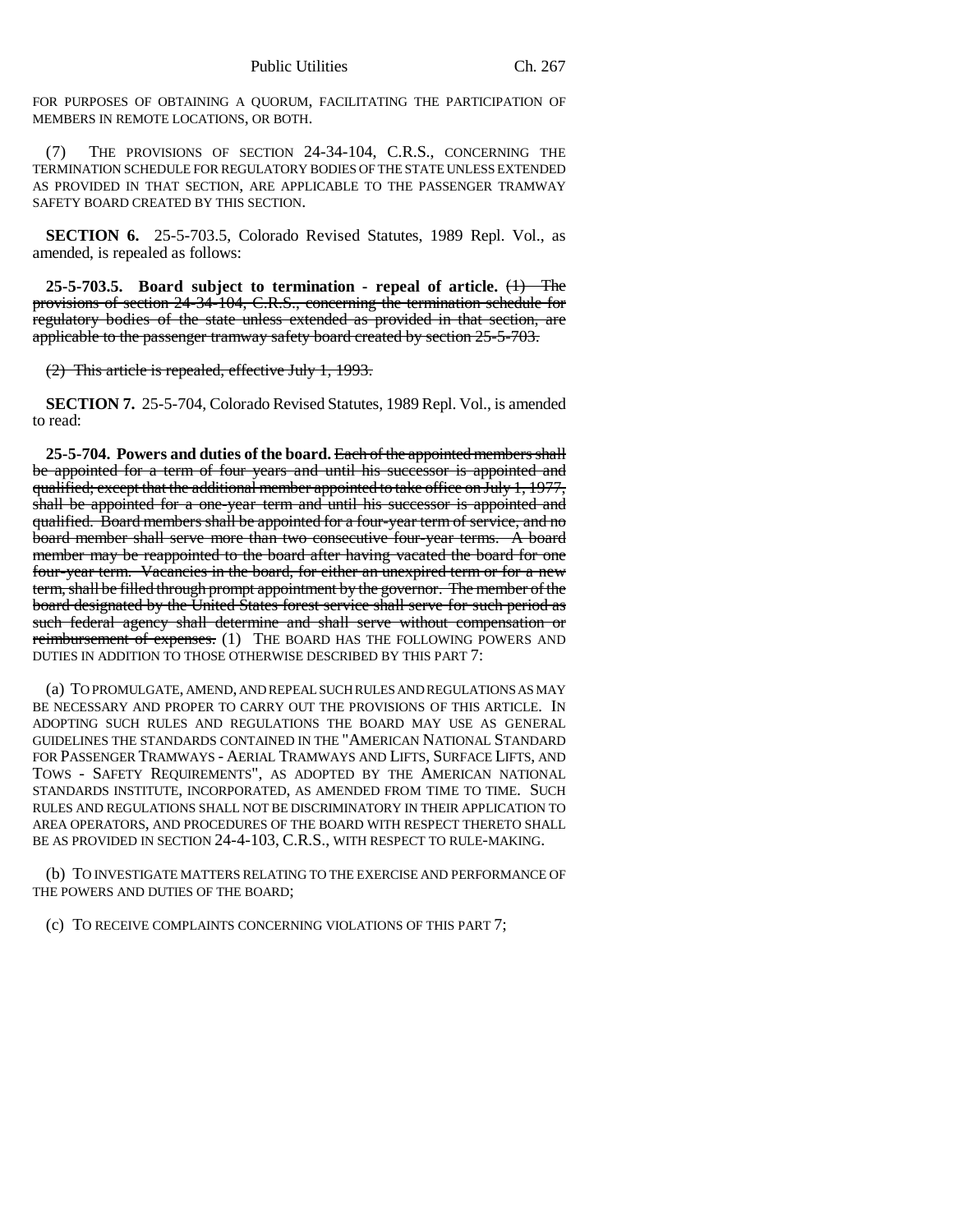(d) TO CONDUCT MEETINGS, HOLD HEARINGS, AND TAKE EVIDENCE IN ALL MATTERS RELATING TO THE EXERCISE AND PERFORMANCE OF THE POWERS AND DUTIES OF THE BOARD, SUBPOENA WITNESSES, ADMINISTER OATHS, AND COMPEL THE TESTIMONY OF WITNESSES AND THE PRODUCTION OF BOOKS, PAPERS, AND RECORDS RELEVANT TO THE SUBJECT INQUIRY. THE PROGRAM ADMINISTRATOR MAY ISSUE SUBPOENAS ON BEHALF OF THE BOARD AT THE BOARD'S DIRECTION. IF ANY PERSON REFUSES TO OBEY ANY SUBPOENA SO ISSUED, THE BOARD MAY PETITION THE DISTRICT COURT, SETTING FORTH THE FACTS, AND THEREUPON THE COURT IN A PROPER CASE SHALL ISSUE ITS SUBPOENA. THE BOARD MAY APPOINT AN ADMINISTRATIVE LAW JUDGE PURSUANT TO PART 10 OF ARTICLE 30 OF TITLE 24, C.R.S., TO TAKE EVIDENCE AND TO MAKE FINDINGS AND REPORT THEM TO THE BOARD. THE BOARD MAY ELECT TO HEAR THE MATTER ITSELF WITH THE ASSISTANCE OF AN ADMINISTRATIVE LAW JUDGE, WHO SHALL RULE ON THE EVIDENCE AND OTHERWISE CONDUCT THE HEARING IN ACCORDANCE WITH THE "STATE ADMINISTRATIVE PROCEDURE ACT", ARTICLE 4 OF TITLE 24, C.R.S.

(e) TO DISCIPLINE AREA OPERATORS IN ACCORDANCE WITH THIS PART 7;

(f) TO APPROVE AND RENEW LICENSES IN ACCORDANCE WITH THIS PART 7;

(g) TO ELECT OFFICERS;

(h) TO ESTABLISH STANDING OR TEMPORARY TECHNICAL AND SAFETY COMMITTEES COMPOSED OF PERSONS WITH EXPERTISE IN TRAMWAY-RELATED FIELDS TO REVIEW, AS THE BOARD DEEMS NECESSARY, THE DESIGN, CONSTRUCTION, MAINTENANCE, AND OPERATION OF PASSENGER TRAMWAYS AND TO MAKE RECOMMENDATIONS TO THE BOARD CONCERNING THEIR FINDINGS. COMMITTEES ESTABLISHED PURSUANT TO THIS PARAGRAPH (h) SHALL MEET AS DEEMED NECESSARY BY THE BOARD OR THE SUPERVISORY TRAMWAY ENGINEER.

(i) TO COLLECT FEES, ESTABLISHED PURSUANT TO SECTION 24-34-105,C.R.S., FOR ANY APPLICATION FOR A NEW CONSTRUCTION OR MAJOR MODIFICATION, FOR ANY APPLICATION FOR LICENSING OR SUPPLEMENTAL APPLICATION, AND FOR INSPECTIONS AND ACCIDENT INVESTIGATIONS;

(j) TO CAUSE THE PROSECUTION AND ENJOINDER OF ALL PERSONS VIOLATING SUCH PROVISIONS AND TO INCUR THE NECESSARY EXPENSES THEREOF;

(k) TO DELEGATE DUTIES TO THE PROGRAM ADMINISTRATOR;

(l) TO KEEP RECORDS OF ITS PROCEEDINGS AND OF ALL APPLICATIONS.

**SECTION 8.** 25-5-705 to 25-5-719, Colorado Revised Statutes, 1989 Repl. Vol., as amended, are REPEALED AND REENACTED, WITH AMENDMENTS, to read:

**25-5-705. Responsibilities of area operators.** THE PRIMARY RESPONSIBILITY FOR DESIGN, CONSTRUCTION, MAINTENANCE, OPERATION, AND INSPECTION RESTS WITH THE AREA OPERATORS OF PASSENGER TRAMWAY DEVICES.

**25-5-706. Disciplinary action - administrative sanctions - grounds.**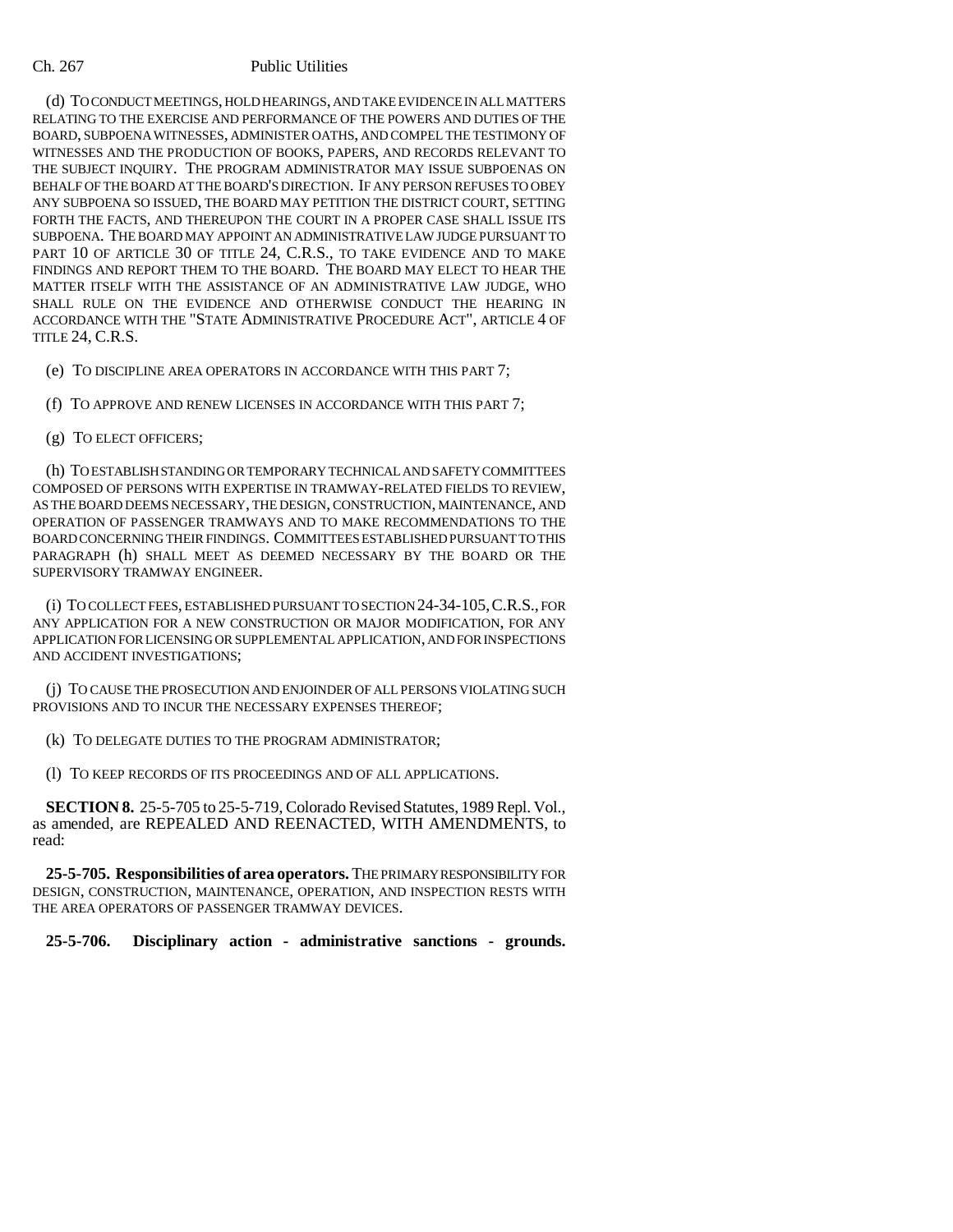(1) DISCIPLINARY ACTION OF THE BOARD PURSUANT TO THIS SECTION SHALL BE TAKEN IN ACCORDANCE WITH THE "STATE ADMINISTRATIVE PROCEDURE ACT", ARTICLE 4 OF TITLE 24, C.R.S.

(2) DISCIPLINARY ACTION OF THE BOARD MAY BE IMPOSED AS AN ALTERNATIVE TO OR IN CONJUNCTION WITH THE ISSUANCE OF ORDERS OR THE PURSUIT OF OTHER REMEDIES PROVIDED BY SECTION 25-5-707 OR 25-5-716, AND MAY CONSIST OF ANY OF THE FOLLOWING:

(a) DENIAL, SUSPENSION, REVOCATION, OR REFUSAL TO RENEW THE LICENSE OF ANY PASSENGER TRAMWAY. THE BOARD MAY SUMMARILY SUSPEND A LICENSE PURSUANT TO THE AUTHORITY GRANTED BY THIS PART 7 OR ARTICLE 4 OF TITLE 24, C.R.S.

(b) ISSUANCE OF A LETTER OF ADMONITION TO AN AREA OPERATOR, WHICH MAY BE ISSUED BASED ON ANY OF THE DISCIPLINARY GROUNDS SPECIFIED IN THIS PART 7 WITHOUT THE NECESSITY OF A HEARING AS MIGHT OTHERWISE BE REQUIRED UNDER SECTION 25-5-708. THE LETTER OF ADMONITION SHALL BE SENT TO THE AREA OPERATOR BY CERTIFIED MAIL AND SHALL ADVISE THE AREA OPERATOR THAT THE AREA OPERATOR MAY, WITHIN TWENTY DAYS AFTER RECEIPT OF THE LETTER, MAKE A WRITTEN REQUEST TO THE BOARD TO INSTITUTE FORMAL DISCIPLINARY PROCEEDINGS IN ACCORDANCE WITH SECTION 25-5-708 TO FORMALLY ADJUDICATE THE CONDUCT UPON WHICH THE LETTER WAS BASED.

(c) ASSESSMENT OF A FINE, NOT TO EXCEED TEN THOUSAND DOLLARS PER ACT OR OMISSION OR, IN THE CASE OF ACTS OR OMISSIONS FOUND TO BE WILLFUL, FIFTY THOUSAND DOLLARS PER ACT OR OMISSION, AGAINST ANY AREA OPERATOR;

(d) IMPOSITION OF REASONABLE CONDITIONS UPON THE CONTINUED LICENSING OF A PASSENGER TRAMWAY OR UPON THE SUSPENSION OF FURTHER DISCIPLINARY ACTION AGAINST AN AREA OPERATOR.

(3) THE BOARD MAY TAKE DISCIPLINARY ACTION FOR ANY OF THE FOLLOWING ACTS OR OMISSIONS:

(a) ANY VIOLATION OF THE PROVISIONS OF THIS PART 7 OR OF ANY RULE OR REGULATION OF THE BOARD PROMULGATED PURSUANT TO SECTION 25-5-704 WHEN THE ACT OR OMISSION UPON WHICH THE VIOLATION IS BASED WAS KNOWN TO, OR REASONABLY SHOULD HAVE BEEN KNOWN TO, THE AREA OPERATOR;

(b) VIOLATION OF ANY ORDER OF THE BOARD ISSUED PURSUANT TO PROVISIONS OF THIS PART 7;

(c) FAILURE TO REPORT ANY INCIDENT OR ACCIDENT TO THE BOARD AS REQUIRED BY ANY PROVISION OF THIS PART 7 OR ANY RULE OR REGULATION OF THE BOARD PROMULGATED PURSUANT TO SECTION 25-5-704 WHEN THE INCIDENT OR ACCIDENT WAS KNOWN TO, OR REASONABLY SHOULD HAVE BEEN KNOWN TO, THE AREA OPERATOR;

(d) WILLFUL OR WANTON MISCONDUCT IN THE OPERATION OR MAINTENANCE OF A PASSENGER TRAMWAY;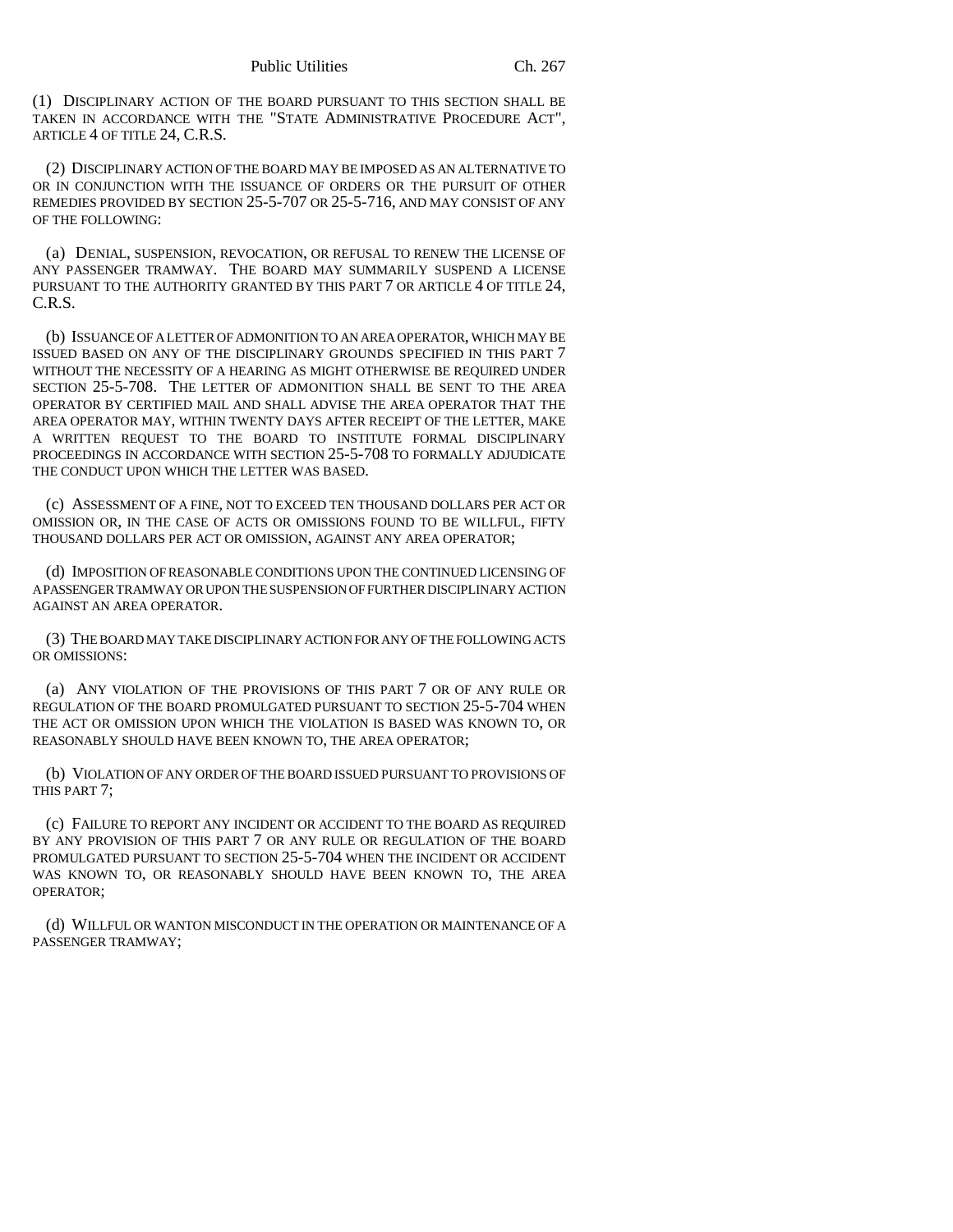(e) OPERATION OF A PASSENGER TRAMWAY WHILE A CONDITION EXISTS IN THE DESIGN, CONSTRUCTION, OPERATION, OR MAINTENANCE OF THE PASSENGER TRAMWAY WHICH ENDANGERS THE PUBLIC HEALTH, SAFETY, OR WELFARE, WHICH CONDITION WAS KNOWN OR REASONABLY SHOULD HAVE BEEN KNOWN BY THE AREA OPERATOR.

**25-5-707. Orders - enforcement.** (1) IF, AFTER INVESTIGATION, THE BOARD FINDS THAT A VIOLATION OF ANY OF ITS RULES OR REGULATIONS EXISTS OR THAT THERE IS A CONDITION IN PASSENGER TRAMWAY DESIGN, CONSTRUCTION, OPERATION, OR MAINTENANCE ENDANGERING THE SAFETY OF THE PUBLIC, IT SHALL FORTHWITH ISSUE ITS WRITTEN ORDER SETTING FORTH ITS FINDINGS AND THE CORRECTIVE ACTION TO BE TAKEN AND FIXING A REASONABLE TIME FOR COMPLIANCE THEREWITH. SUCH ORDER SHALL BE SERVED UPON THE AREA OPERATOR INVOLVED IN ACCORDANCE WITH THE COLORADO RULES OF CIVIL PROCEDURE OR THE "STATE ADMINISTRATIVE PROCEDURE ACT", ARTICLE 4 OF TITLE 24,C.R.S., AND SHALL BECOME FINAL UNLESS THE AREA OPERATOR APPLIES TO THE BOARD FOR A HEARING IN THE MANNER PROVIDED IN SECTION 24-4-105, C.R.S.

(2) IF ANY AREA OPERATOR FAILS TO COMPLY WITH A LAWFUL ORDER OF THE BOARD ISSUED UNDER THIS SECTION WITHIN THE TIME FIXED THEREBY, THE BOARD MAY TAKE FURTHER ACTION AS PERMITTED BY SECTIONS 25-5-706 AND 25-5-716 AND MAY COMMENCE AN ACTION SEEKING INJUNCTIVE RELIEF IN THE DISTRICT COURT OF THE JUDICIAL DISTRICT IN WHICH THE RELEVANT PASSENGER TRAMWAY IS LOCATED.

(3) ANY PERSON WHO VIOLATES AN ORDER ISSUED PURSUANT TO THIS SECTION SHALL BE SUBJECT TO A CIVIL PENALTY OF NOT MORE THAN FIVE THOUSAND DOLLARS FOR EACH DAY DURING WHICH SUCH VIOLATION OCCURS.

(4) ANY AREA OPERATOR WHO OPERATES A PASSENGER TRAMWAY WHICH HAS NOT BEEN LICENSED BY THE BOARD OR THE LICENSE OF WHICH HAS BEEN SUSPENDED, OR WHO FAILS TO COMPLY WITH AN ORDER ISSUED UNDER THIS SECTION OR SECTION 25-5-716, COMMITS A CLASS 3 MISDEMEANOR AND SHALL BE PUNISHED AS PROVIDED IN SECTION 18-1-106, C.R.S. FINES COLLECTED PURSUANT TO THIS SECTION SHALL BE DEPOSITED IN THE GENERAL FUND OF THE STATE.

**25-5-708. Disciplinary proceedings.** (1) THE BOARD MAY INVESTIGATE ALL MATTERS WHICH PRESENT GROUNDS FOR DISCIPLINARY ACTION AS SPECIFIED IN THIS PART 7.

(2) DISCIPLINARY HEARINGS SHALL BE CONDUCTED BY THE BOARD OR BY AN ADMINISTRATIVE LAW JUDGE IN ACCORDANCE WITH SECTION 25-5-704 (1) (d).

(3) ANY PERSON AGGRIEVED BY A FINAL ACTION OR ORDER OF THE BOARD MAY APPEAL SUCH ACTION TO THE COLORADO COURT OF APPEALS IN ACCORDANCE WITH SECTION 24-4-106 (11), C.R.S.

**25-5-709. Passenger tramway licensing required.** (1) THE STATE, THROUGH THE BOARD, SHALL LICENSE ALL PASSENGER TRAMWAYS, UNLESS SPECIFICALLY EXEMPTED BY LAW, ESTABLISH REASONABLE STANDARDS OF DESIGN AND OPERATIONAL PRACTICES, AND CAUSE TO BE MADE SUCH INSPECTIONS AS MAY BE NECESSARY IN CARRYING OUT THE PROVISIONS OF THIS SECTION.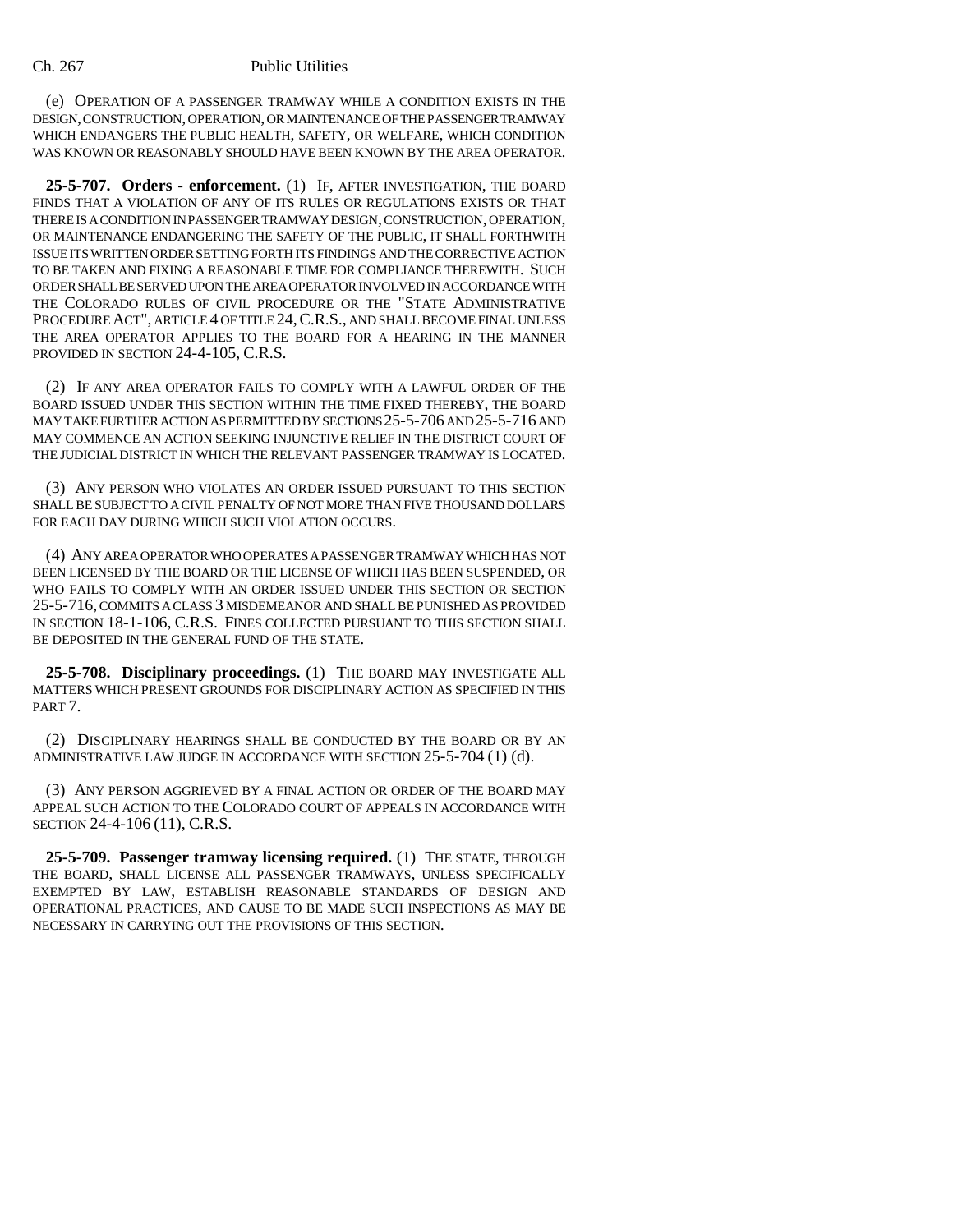#### Public Utilities Ch. 267

(2) A PASSENGER TRAMWAY SHALL NOT BE OPERATED IN THIS STATE UNLESS IT HAS BEEN LICENSED BY THE BOARD. NO NEW PASSENGER TRAMWAY SHALL BE INITIALLY LICENSED IN THIS STATE UNLESS ITS DESIGN AND CONSTRUCTION HAVE BEEN CERTIFIED TO THIS STATE AS COMPLYING WITH THE RULES AND REGULATIONS OF THE BOARD PROMULGATED PURSUANT TO SECTION 25-5-704. SUCH CERTIFICATION SHALL BE MADE BY A QUALIFIED TRAMWAY DESIGN ENGINEER OR A QUALIFIED TRAMWAY CONSTRUCTION ENGINEER, WHICHEVER THE CASE REQUIRES.

(3) ANY NEW CONSTRUCTION OF A PRIVATE RESIDENCE TRAMWAY OR ANY MODIFICATION OF AN EXISTING INSTALLATION SHALL NOT BE COMMENCED UNTIL AN APPLICATION TO BEGIN CONSTRUCTION OR MAJOR MODIFICATION HAS BEEN SUBMITTED TO AND APPROVED BY THE BOARD. THE BOARD SHALL HAVE THE AUTHORITY TO PROMULGATE RULES AND REGULATIONS REGARDING CONSTRUCTION AND MODIFICATION OF PRIVATE RESIDENCE TRAMWAYS AS SET FORTH IN SECTION 25-5-704. ANNUAL LICENSING OF PRIVATE RESIDENCE TRAMWAYS IS NOT REQUIRED.

(4) THE BOARD SHALL HAVE NO JURISDICTION OVER A PORTABLE AERIAL TRAMWAY DEVICE.

(5) THE BOARD SHALL HAVE NO JURISDICTION OVER A PORTABLE TRAMWAY DEVICE WHEN USED OUTSIDE THE BOUNDARY OF A RECOGNIZED COMMERCIAL RECREATIONAL AREA.

**25-5-710. Application for new construction or major modification.** ANY NEW CONSTRUCTION OF A PASSENGER TRAMWAY OR ANY MAJOR MODIFICATION TO AN EXISTING INSTALLATION SHALL NOT BE INITIATED UNLESS AN APPLICATION FOR SUCH CONSTRUCTION OR MAJOR MODIFICATION HAS BEEN MADE TO THE BOARD AND A PERMIT THEREFOR HAS BEEN ISSUED BY THE BOARD.

**25-5-711. Application for licensing.** EACH YEAR, EVERY AREA OPERATOR OF A PASSENGER TRAMWAY SHALL APPLY TO THE BOARD, IN SUCH FORM AS THE BOARD SHALL DESIGNATE, FOR LICENSING OF THE PASSENGER TRAMWAYS WHICH SUCH AREA OPERATOR OWNS OR MANAGES OR THE OPERATION OF WHICH SUCH AREA OPERATOR DIRECTS. THE APPLICATION SHALL CONTAIN SUCH INFORMATION AS THE BOARD MAY REASONABLY REQUIRE IN ORDER FOR IT TO DETERMINE WHETHER THE PASSENGER TRAMWAY SOUGHT TO BE LICENSED BY SUCH AREA OPERATOR COMPLIES WITH THE INTENT OF THIS PART 7 AS SPECIFIED IN SECTION 25-5-701 AND THE RULES AND REGULATIONS PROMULGATED BY THE BOARD PURSUANT TO SECTION 25-5-704.

**25-5-712. Licensing of passenger tramways.** (1) THE BOARD SHALL ISSUE TO THE APPLYING AREA OPERATOR WITHOUT DELAY LICENSING CERTIFICATES FOR EACH PASSENGER TRAMWAY OWNED, MANAGED, OR THE OPERATION OF WHICH IS DIRECTED BY SUCH AREA OPERATOR WHEN THE BOARD IS SATISFIED:

(a) THAT THE FACTS STATED IN THE APPLICATION ARE SUFFICIENT TO ENABLE THE BOARD TO FULFILL ITS DUTIES UNDER THIS PART 7; AND

(b) THAT EACH SUCH PASSENGER TRAMWAY SOUGHT TO BE LICENSED HAS BEEN INSPECTED BY AN INSPECTOR DESIGNATED BY THE BOARD ACCORDING TO PROCEDURES ESTABLISHED BY THE BOARD AND THAT SUCH INSPECTION DISCLOSED NO UNREASONABLE SAFETY HAZARD AND NO VIOLATIONS OF THE PROVISIONS OF THIS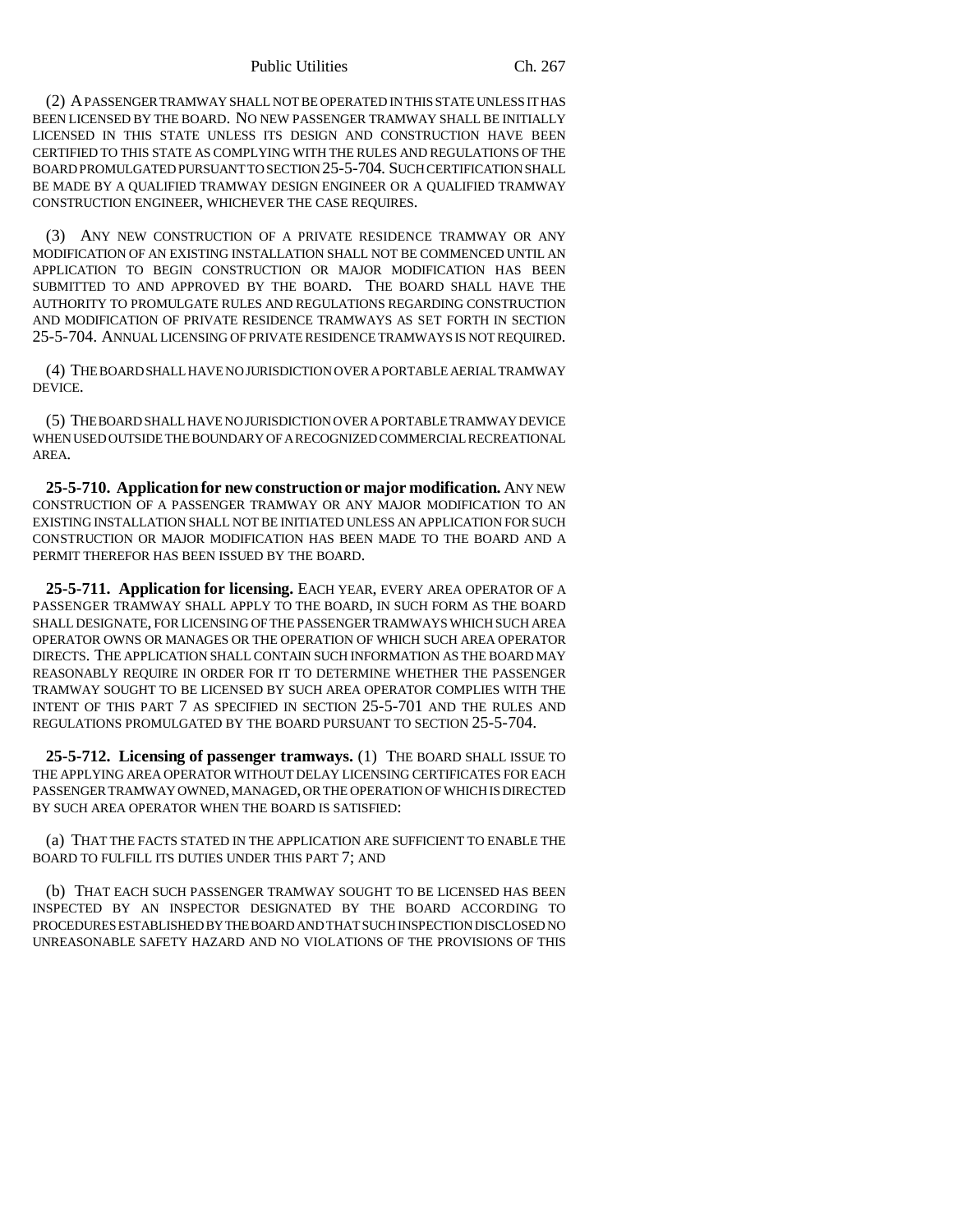PART 7 OR THE RULES AND REGULATIONS OF THE BOARD PROMULGATED PURSUANT TO SECTION 25-5-704.

(2) IN ORDER TO SATISFY ITSELF THAT THE CONDITIONS DESCRIBED IN SUBSECTION (1) OF THIS SECTION HAVE BEEN FULFILLED, THE BOARD MAY CAUSE TO BE MADE SUCH INSPECTIONS DESCRIBED IN SECTION 25-5-715 AS IT MAY REASONABLY DEEM NECESSARY.

(3) WHEN AN AREA OPERATOR INSTALLS A PASSENGER TRAMWAY SUBSEQUENT TO ANNUAL LICENSING DATES ESTABLISHED BY THE BOARD, SUCH AREA OPERATOR SHALL FILE A SUPPLEMENTAL APPLICATION FOR LICENSING OF SUCH PASSENGER TRAMWAY. UPON THE RECEIPT OF SUCH SUPPLEMENTAL APPLICATION, THE BOARD SHALL PROCEED IMMEDIATELY TO INITIATE PROCEEDINGS LEADING TO THE LICENSING OR REJECTION OF LICENSING OF SUCH PASSENGER TRAMWAY PURSUANT TO THE PROVISIONS OF THIS PART 7.

(4) LICENSES SHALL EXPIRE ON DATES ESTABLISHED BY THE BOARD.

(5) EACH AREA OPERATOR SHALL CAUSE THE LICENSING CERTIFICATE, OR A COPY THEREOF, FOR EACH PASSENGER TRAMWAY THUS LICENSED TO BE DISPLAYED PROMINENTLY AT THE PLACE WHERE PASSENGERS ARE LOADED THEREON.

**25-5-713. Licensing and certification fees.** THE APPLICATION FOR NEW CONSTRUCTION OR MAJOR MODIFICATION AND THE APPLICATION FOR LICENSING OR ANY SUPPLEMENTAL APPLICATION SHALL BE ACCOMPANIED BY A FEE ESTABLISHED PURSUANT TO SECTION 24-34-105, C.R.S.

**25-5-714. Disposition of fees.** ALL FEES COLLECTED BY THE BOARD UNDER THE PROVISIONS OF THIS PART 7 SHALL BE TRANSMITTED TO THE STATE TREASURER, WHO SHALL CREDIT THE SAME PURSUANT TO SECTION 24-34-105, C.R.S., AND THE GENERAL ASSEMBLY SHALL MAKE ANNUAL APPROPRIATIONS PURSUANT TO SAID SECTION FOR EXPENDITURES OF THE BOARD INCURRED IN THE PERFORMANCE OF ITS DUTIES UNDER THIS PART 7, WHICH EXPENDITURES SHALL BE MADE FROM SUCH APPROPRIATIONS UPON VOUCHERS AND WARRANTS DRAWN PURSUANT TO LAW.

**25-5-715. Inspections and investigations - costs - reports.** (1) THE BOARD MAY CAUSE TO BE MADE SUCH INSPECTION OF THE DESIGN, CONSTRUCTION, OPERATION, AND MAINTENANCE OF PASSENGER TRAMWAYS AS THE BOARD MAY REASONABLY REQUIRE.

(2) SUCH INSPECTIONS SHALL INCLUDE, AT A MINIMUM, TWO INSPECTIONS PER YEAR OR PER TWO THOUSAND HOURS OF OPERATION, WHICHEVER OCCURS FIRST, OF EACH PASSENGER TRAMWAY, ONE OF WHICH INSPECTIONS SHALL BE DURING THE HIGH USE SEASON AND SHALL BE UNANNOUNCED, AND SHALL BE CARRIED OUT UNDER CONTRACT BY INDEPENDENT CONTRACTORS SELECTED BY THE BOARD OR BY THE SUPERVISORY TRAMWAY ENGINEER. ADDITIONAL INSPECTIONS MAY BE REQUIRED BY THE BOARD IF THE AREA OPERATOR DOES NOT, IN THE OPINION OF THE BOARD, MAKE REASONABLE EFFORTS TO CORRECT ANY DEFICIENCIES IDENTIFIED IN ANY PRIOR INSPECTION OR IF THE BOARD OTHERWISE DEEMS SUCH ADDITIONAL INSPECTIONS NECESSARY. THE BOARD SHALL PROVIDE IN ITS RULES AND REGULATIONS THAT NO FACILITY SHALL BE SHUT DOWN FOR THE PURPOSES OF A REGULAR INSPECTION DURING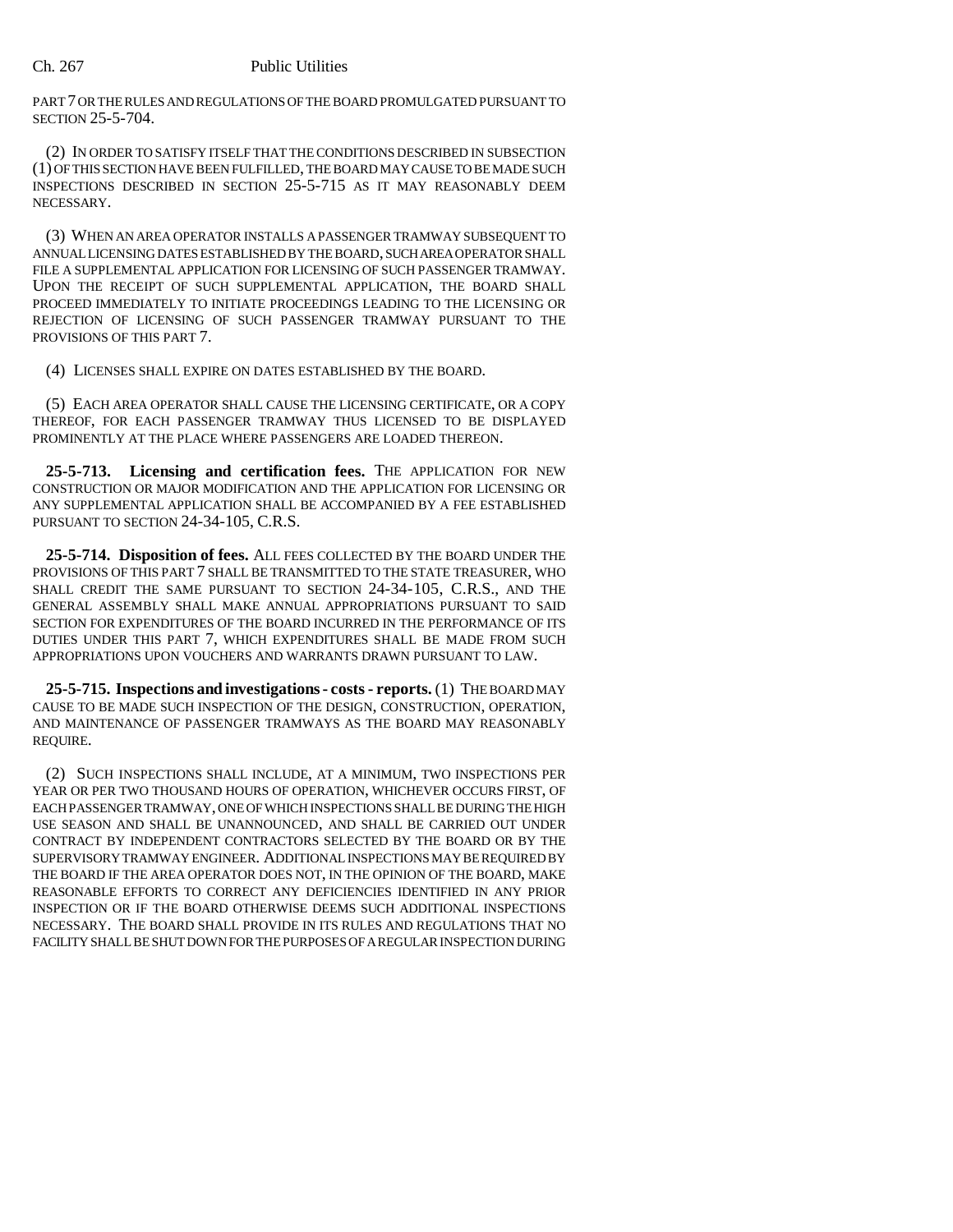NORMAL OPERATING HOURS UNLESS SUFFICIENT DAYLIGHT IS NOT AVAILABLE FOR THE INSPECTION.

(3) THE BOARD MAY EMPLOY INDEPENDENT CONTRACTORS TO MAKE SUCH INSPECTIONS FOR REASONABLE FEES PLUS EXPENSES. THE EXPENSES INCURRED BY THE BOARD IN CONNECTION WITH THE CONDUCT OF INSPECTIONS PROVIDED FOR IN THIS PART 7 SHALL BE PAID IN THE FIRST INSTANCE BY THE BOARD, BUT EACH AREA OPERATOR OF THE PASSENGER TRAMWAY WHICH WAS THE SUBJECT OF SUCH INSPECTION SHALL, UPON NOTIFICATION BY THE BOARD OF THE AMOUNT DUE, REIMBURSE THE BOARD FOR ANY CHARGES MADE BY SUCH PERSONNEL FOR SUCH SERVICES AND FOR THE ACTUAL EXPENSES OF EACH INSPECTION.

(4) THE BOARD MAY CAUSE AN INVESTIGATION TO BE MADE IN RESPONSE TO AN ACCIDENT OR INCIDENT INVOLVING A PASSENGER TRAMWAY, AS THE BOARD MAY REASONABLY REQUIRE. THE BOARD MAY EMPLOY INDEPENDENT CONTRACTORS TO MAKE SUCH INVESTIGATIONS FOR REASONABLE FEES PLUS EXPENSES. THE EXPENSES INCURRED BY THE BOARD IN CONNECTION WITH THE CONDUCT OF INVESTIGATIONS PROVIDED FOR IN THIS PART 7 SHALL BE PAID IN THE FIRST INSTANCE BY THE BOARD, AND THEREAFTER ONE OR MORE AREA OPERATORS MAY BE BILLED FOR WORK PERFORMED PURSUANT TO SUBSECTION (3) OF THIS SECTION.

(5) IF, AS THE RESULT OF AN INSPECTION, IT IS FOUND THAT A VIOLATION OF THE BOARD'S RULES AND REGULATIONS EXISTS, OR A CONDITION IN PASSENGER TRAMWAY DESIGN, CONSTRUCTION, OPERATION, OR MAINTENANCE EXISTS, ENDANGERING THE SAFETY OF THE PUBLIC, AN IMMEDIATE REPORT SHALL BE MADE TO THE BOARD FOR APPROPRIATE INVESTIGATION AND ORDER.

**25-5-716. Emergency shutdown.** WHEN FACTS ARE PRESENTED TENDING TO SHOW THAT AN UNREASONABLE HAZARD EXISTS IN THE CONTINUED OPERATION OF A PASSENGER TRAMWAY, AFTER SUCH VERIFICATION OF SAID FACTS AS IS PRACTICAL UNDER THE CIRCUMSTANCES AND CONSISTENT WITH THE PUBLIC SAFETY, THE BOARD, ANY MEMBER THEREOF, OR THE SUPERVISORY TRAMWAY ENGINEER MAY, BY AN EMERGENCY ORDER, REQUIRE THE AREA OPERATOR OF SAID TRAMWAY FORTHWITH TO CEASE USING THE SAME FOR THE TRANSPORTATION OF PASSENGERS. SUCH EMERGENCY ORDER SHALL BE IN WRITING AND SIGNED BY A MEMBER OF THE BOARD OR THE SUPERVISORY TRAMWAY ENGINEER, AND NOTICE THEREOF MAY BE SERVED BY THE SUPERVISORY TRAMWAY ENGINEER, ANY MEMBER OF THE BOARD, OR AS PROVIDED BY THE COLORADO RULES OF CIVIL PROCEDURE OR THE "STATE ADMINISTRATIVE PROCEDURE ACT", ARTICLE 4 OF TITLE 24, C.R.S. SUCH SERVICE SHALL BE MADE UPON THE AREA OPERATOR OR THE AREA OPERATOR'S AGENT IMMEDIATELY IN CONTROL OF SAID TRAMWAY. SUCH EMERGENCY SHUTDOWN SHALL BE EFFECTIVE FOR A PERIOD NOT TO EXCEED SEVENTY-TWO HOURS FROM THE TIME OF SERVICE. THE BOARD SHALL CONDUCT AN INVESTIGATION INTO THE FACTS OF THE CASE AND SHALL TAKE SUCH ACTION UNDER THIS PART 7 AS MAY BE APPROPRIATE.

**25-5-717. Provisions in lieu of others.** THE PROVISIONS FOR REGULATION, REGISTRATION, AND LICENSING OF PASSENGER TRAMWAYS AND THE AREA OPERATORS THEREOF UNDER THIS PART 7 SHALL BE IN LIEU OF ALL OTHER REGULATIONS OR REGISTRATION, OR LICENSING REQUIREMENTS, AND PASSENGER TRAMWAYS SHALL NOT BE CONSTRUED TO BE COMMON CARRIERS WITHIN THE MEANING OF THE LAWS OF THIS STATE.